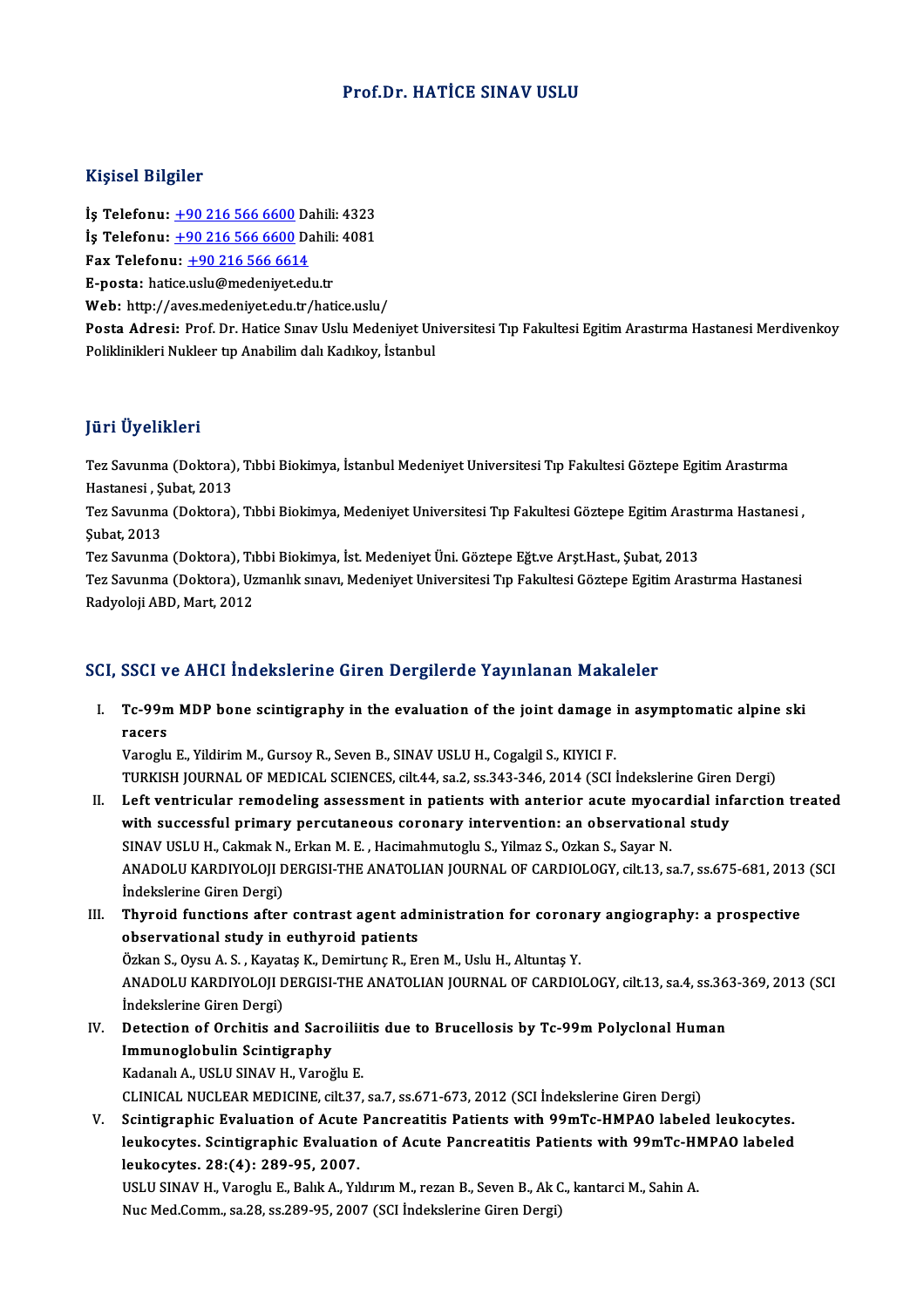| VI.    | Nonsurgical Rapid Maxillary Expansion Effects on Craniofacial Structure in Young Adult Females                      |
|--------|---------------------------------------------------------------------------------------------------------------------|
|        | <b>Studied with Bone Scintigraphy</b>                                                                               |
|        | Baydas B., Yavuz I., USLU SINAV H., Dagsuyu I. M., ceylan 1.                                                        |
|        | AngleOrthod., sa.76, ss.759-67, 2006 (SCI İndekslerine Giren Dergi)                                                 |
| VII.   | Bone mineral density in malnourished children without rachitic manifestations                                       |
|        | Alp H., Orbak Z., Kermen T., USLU SINAV H.                                                                          |
|        | PEDIATRICS INTERNATIONAL, cilt.48, sa.2, ss.128-131, 2006 (SCI Indekslerine Giren Dergi)                            |
| VIII.  | Tc-99m- HMPAO Labeled Leukocyte Scintigraphy In the diagnosis of pelvic inflammatory disease.                       |
|        | USLU SINAV H., Varoglu E., Kadanalı S., Yıldırım M., Bayraktar R., Kadanalı A.                                      |
|        | Nuc Med.Comm., sa.27, ss.179-183, 2006 (SCI Indekslerine Giren Dergi)                                               |
| IX.    | 99mTc-labeled Red Blood Cell SPECT for Diagnosis and Follow up of Juvenile Nasopharyngeal                           |
|        | Angiofibroma.                                                                                                       |
|        | Uslu C., Yildirim M., USLU SINAV H., Sütbeyaz y., Varoglu E., Seven B., Yildirim U., kantarci M.                    |
|        | Nuc Med.Comm., sa 27, ss 489-494, 2006 (SCI Indekslerine Giren Dergi)                                               |
| X.     | Bilateral choanal atresia; evaluation with scintigraphy: Case report                                                |
|        | USLU SINAV H., Uslu C., Varoglu E., Karasen M., Yıldırım M., oysu C.                                                |
|        | INTERNATIONAL JOURNAL OF PEDIATRIC OTORHINOLARYNGOLOGY, cilt.70, sa.1, ss.171-173, 2006 (SCI                        |
|        | İndekslerine Giren Dergi)                                                                                           |
| XI.    | Effects of septoplasty and septal deviation on nasal mucociliary clearance.                                         |
|        | USLU SINAV H., Uslu C., Varoglu E., Demirci M., Seven B.                                                            |
|        | Int J Clin Pract., sa.58, ss.1108-0, 2004 (SCI Indekslerine Giren Dergi)                                            |
| XII.   | Incidental detection of atelectasis on Tc-99m MDP bone scans.                                                       |
|        | Yildirim M., Varoglu E., USLU SINAV H., Ak C., kantarci M., Sahin A.                                                |
|        | Clin Nucl Med., sa 29, ss 70-1, 2004 (SCI İndekslerine Giren Dergi)                                                 |
| XIII.  | Bone scintigraphy in cleidocranial dysplasia.                                                                       |
|        | Yıldırım M., Ersoz M., Alper F., Seven B., USLU SINAV H., Tozoglu S., Varoglu E., Oktay H.                          |
|        | Clin Nucl Med., sa 29, ss 65-7, 2004 (SCI Expanded Indekslerine Giren Dergi)                                        |
| XIV.   | Radioiodine pooling in dilated greater saphenous vein mimicking contamination                                       |
|        | Varoğlu E., Yıldırım M., Bayrakdar R., Kantarci A., USLU SINAV H.                                                   |
|        | CLINICAL NUCLEAR MEDICINE, cilt.28, sa.10, ss.866-868, 2003 (SCI Indekslerine Giren Dergi)                          |
| XV.    | Compensatory hypertrophy of the left liver lobe confused with abdominal infection on Tc-99m                         |
|        | HMPAO leukocyte imaging                                                                                             |
|        | Yıldırım M., Varoglu E., Onbas O., Eren S., Derya Onuk M., USLU SINAV H.                                            |
|        | CLINICAL NUCLEAR MEDICINE, cilt.28, sa.5, ss.445-446, 2003 (SCI Indekslerine Giren Dergi)                           |
| XVI.   | Effects of eradication therapy on gastric emptying in patients with Helicobacter pylori-positive<br>duodenal ulcers |
|        | Onuk M. D., USLU SINAV H., Varoğlu E.                                                                               |
|        | JOURNAL OF INTERNATIONAL MEDICAL RESEARCH, cilt.29, sa.3, ss.178-180, 2001 (SCI İndekslerine Giren Dergi)           |
| XVII.  | Serebral İnfakta Bağlı Afazi Gelişen Hastalarda Tc-99m HMPAO Beyin SPECT. Brain Spect in Patients                   |
|        | with Aphasia Due To Cerebral Infarkt.                                                                               |
|        | deniz o., Çayköylü A., varoglu E., değirmenci S., USLU SINAV H., yıldırım M., Güzelcik M.                           |
|        | Geriatri, cilt 4, sa 3, ss 95-99, 2001 (SCI İndekslerine Giren Dergi)                                               |
| XVIII. | Relationship Between Phychopathology and Regional Cerebral Blood Flow Detected by                                   |
|        | Schizophrenic Symptoms.                                                                                             |
|        | Aydın N., Varoglu E., Aydın M., USLU SINAV H., Çayköylü.                                                            |
|        | Turkish Journal of Medical Sciences, sa.31, ss.533-537, 2001 (SCI Expanded İndekslerine Giren Dergi)                |
| XIX.   | Evaluation of active and passive transport mechanisms in genital tracts of IUD bearing women with                   |
|        | radionuclide hysterosalpingo scintigraphy.                                                                          |
|        | Kadanalı S., Varoğlu E., Kömeç D., USLU SINAV H.                                                                    |
|        | Contraception, sa.63, ss.41-5, 2001 (SCI Indekslerine Giren Dergi)                                                  |
| vv.    | In the contigal blindness due to discobisio?                                                                        |

XX. Is the cortical blindness due to diaschisis?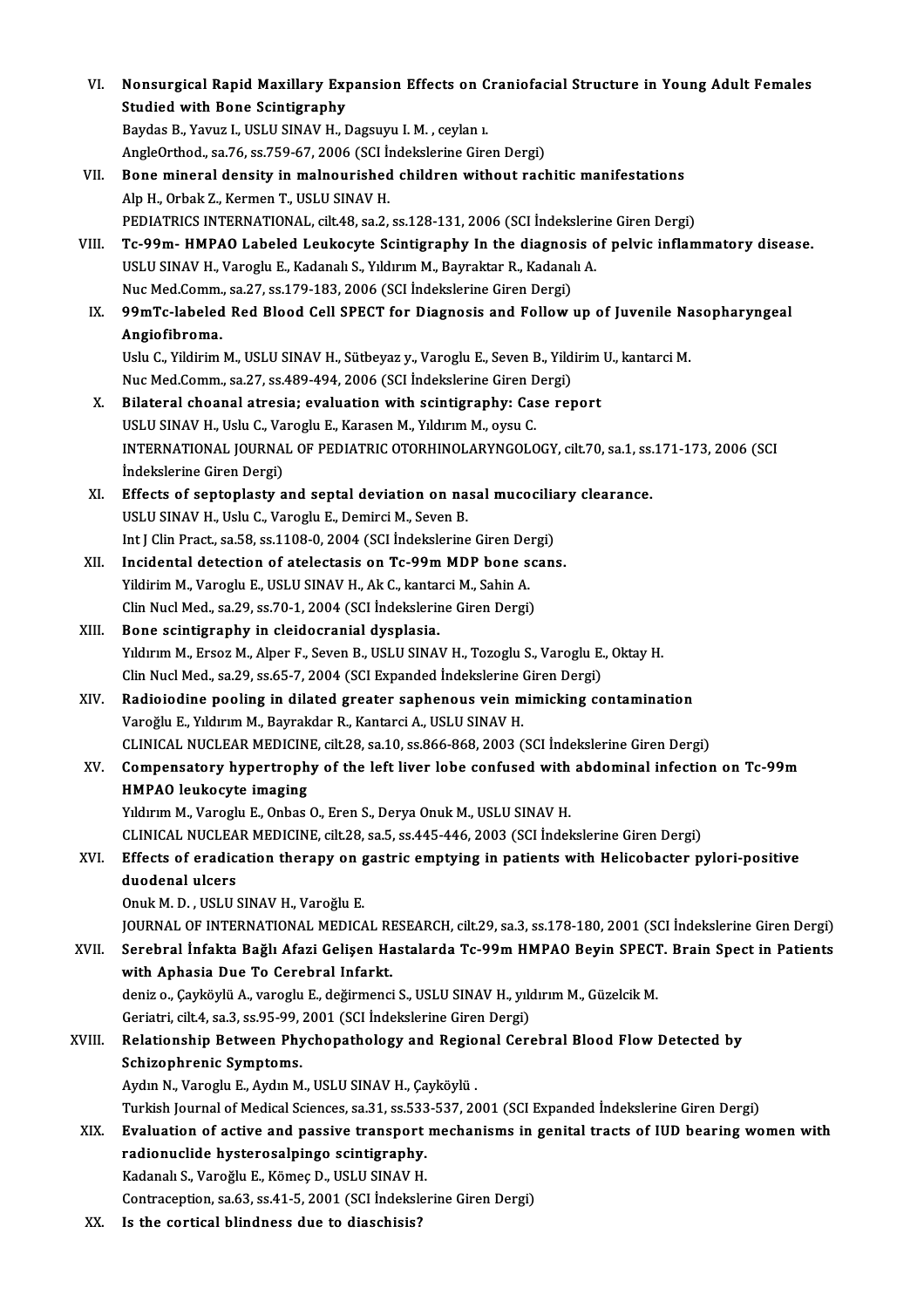Deniz O., Varoğlu E., Degirmenci S., Yılmaz M., USLU SINAV H. Deniz O., Varoğlu E., Degirmenci S., Yılmaz M., USLU SINAV H.<br>CLINICAL NUCLEAR MEDICINE, cilt.22, sa.12, ss.861-862, 1997 (SCI İndekslerine Giren Dergi)<br>Assessment of the thuneid nedules by Ts 99m Tetrefesmin seintispenby Deniz O., Varoğlu E., Degirmenci S., Yılmaz M., USLU SINAV H.<br>CLINICAL NUCLEAR MEDICINE, cilt.22, sa.12, ss.861-862, 1997 (SCI İndekslerine G<br>XXI. Assessment of the thyroid nodules by Tc-99m Tetrofosmin scintigraphy.<br>Altay

CLINICAL NUCLEAR MEDICINE, cilt.22, sa.12, ss.861-862, 1<br>Assessment of the thyroid nodules by Tc-99m Tetro<br>Akçay G., USLU SINAV H., Varoğlu E., Tekin S., Gündoğdu C.<br>Assessment of the thuroid nodules by Ta 99m Tetrofoamin Assessment of the thyroid nodules by Tc-99m Tetrofosmin scintigraphy.<br>Akçay G., USLU SINAV H., Varoğlu E., Tekin S., Gündoğdu C.<br>Assessment of the thyroid nodules by Tc-99m Tetrofosmin scintigraphy. Britsh Journal of Clini Akçay G., USLU SINAV H., Varoğlu E., Tekin S., Gündoğdu C.

### Diğer Dergilerde Yayınlanan Makaleler

- Iger Dergilerde Yayınlanan Makaleler<br>I. Effects of Rapid Maxillary Expansion on the Temporomandibular Joint: A Bone Scintigraphy Study<br>CekC D. Tephoci N.M. BAYDAS B. SINAV USLU H. CEVLAN L. YAVUZ L. Degeuru L.M. Eli İk M. Effects of Rapid Maxillary Expansion on the Temporomandibular Joint: A Bone Scintig:<br>Gok G. D. , Topbasi N.M. , BAYDAŞ B., SINAV USLU H., CEYLAN İ., YAVUZ İ., Dagsuyu I.M. , FİLİK M.<br>TURKISH JOURNAL OF ORTHODONIICS. silt 3 Effects of Rapid Maxillary Expansion on the Temporomandibular Joint: A Bone Scintigraph<br>Gok G. D. , Topbasi N. M. , BAYDAŞ B., SINAV USLU H., CEYLAN İ., YAVUZ İ., Dagsuyu I. M. , FİLİK M.<br>TURKISH JOURNAL OF ORTHODONTICS, c TURKISH JOURNAL OF ORTHODONTICS, cilt.34, sa.3, ss.176-181, 2021 (ESCI İndekslerine Giren Dergi)
- Gok G. D. , Topbasi N. M. , BAYDAŞ B., SINAV USLU H., CEYLAN İ., YAVUZ İ., Dagsuyu I. M. , FİLİK M.<br>TURKISH JOURNAL OF ORTHODONTICS, cilt.34, sa.3, ss.176-181, 2021 (ESCI İndekslerine Giren Dergi)<br>II. The diagnosis and res
	- SINAV USLU H., Yakar H. I., KANBAY A., Tatoglu M. T., GÜNGÖR S. A case report<br>SINAV USLU H., Yakar H. I. , KANBAY A., Tatoglu M. T. , GÜNGÖR S.<br>JOURNAL OF CLINICAL AND ANALYTICAL MEDICINE, cilt.8, ss.199-201, 2017 (ESCI İndekslerine Giren Dergi)<br>Sunanggan usung E 18 EDC net un broast s
- III. Superscan using F-18 FDG pet in breast cancer patient<br>SINAV USLU H., Yörük Atik D., Tan Y. Z. JOURNAL OF CLINICAL AND ANALYTIC<br>Superscan using F-18 FDG pet in b<br>SINAV USLU H., Yörük Atik D., Tan Y. Z.<br>Bosis Bessansk Journal of Medisine and Superscan using F-18 FDG pet in breast cancer patient<br>SINAV USLU H., Yörük Atik D., Tan Y. Z.<br>Basic Research Journal of Medicine and Clinical Sciences, cilt.4, sa.2, ss.80-82, 2013 (Diğer Kurumların Hakemli<br>Dergileri) SINAV USI<br>Basic Rese<br>Dergileri)<br>Akut Ante
- IV. Akut Anterior Miyokard İnfarktüsü Nedeni ile Primer Perkütan Koroner GirişimUygulanan Dergileri)<br>Akut Anterior Miyokard İnfarktüsü Nedeni ile Primer Perkütan Koroner Gir<br>Hastalarda Defekt Skorunun Sol Ventrikül Sistolik Fonksiyonları ile İlişkisi.<br>USULSMAV.H Akut Anterior<br>Hastalarda De<br>USLU SINAV H.<br>Medical Netwol USLU SINAV H.<br>Medical Network Kardiyoloji Dergisi, sa.1, ss.384-391, 2007 (Diğer Kurumların Hakemli Dergileri)

### V. Kronik Faranjitli Hastalarda Özofagus Motilitesi.(Esophageal transit time in patients with chronic Medical Network Ka<br><mark>Kronik Faranjitli I</mark><br>nasopharyngitis.)<br>USLU SIMAV H Kronik Faran<br>nasopharyngi<br>USLU SINAV H.<br>HAVDARRASA I

USLU SINAV H.<br>HAYDARPAŞA NUMUNE EĞİTİM VE ARAŞTIRMA HASTANESİ TIP DERGİSİ, sa.45, ss.180-182, 2005 (Diğer USLU SINAV H.<br>HAYDARPAŞA NUMUNE EĞİTİM<br>Kurumların Hakemli Dergileri)<br>Tekrarlayan rinasinüzitli ba

VI. Tekrarlayan rinosinüzitli hastalarda gastro-osefegeal reflü sıklığı. Kurumların Hal<br><mark>Tekrarlayan r</mark><br>USLU SINAV H.<br>HAYDARRASA I

Tekrarlayan rinosinüzitli hastalarda gastro-osefegeal reflü sıklığı.<br>USLU SINAV H.<br>HAYDARPAŞA NUMUNE EĞİTİM VE ARAŞTIRMA HASTANESİ TIP DERGİSİ, sa.44, ss.17-19, 2004 (Diğer Kurumların<br>Hakamli Dargilari) USLU SINAV H.<br>HAYDARPAŞA NUM<br>Hakemli Dergileri)<br>Patastion of Form HAYDARPAŞA NUMUNE EĞİTİM VE ARAŞTIRMA HASTANESİ TIP DERGİS<br>Hakemli Dergileri)<br>VII. Detection of Femoral Artery Calcification by Bone Scintigraphy.<br>USU U SINAV H

Hakemli Dergile<br>Detection of I<br>USLU SINAV H.<br>Alashimn Journ Detection of Femoral Artery Calcification by Bone Scintigrap.<br>USLU SINAV H.<br>Alasbimn Journal., sa.19, 2003 (Diğer Kurumların Hakemli Dergileri)<br>Intratheracis Stemash Causing an Artifast en Thureid Imagin

Alasbimn Journal., sa.19, 2003 (Diğer Kurumların Hakemli Dergileri)

- USLU SINAV H.<br>Alasbimn Journal., sa.19, 2003 (Diğer Kurumların Hakemli Dergileri)<br>VIII. Intrathoracic Stomach Causing an Artifact on Thyroid Imaging.<br>USLU SINAV H., varoglu E., Yıldırım M. Turk J Nuc Med, sa.11, ss.163-164, 2002 (Diğer Kurumların Hakemli Dergileri) USLU SINAV H., varoglu E., Yıldırım M.<br>Turk J Nuc Med, sa.11, ss.163-164, 2002 (Diğer Ku<br>IX. Kemik mineral yoğunluğu ölçüm yöntemleri.<br>IISLILSINAV H. varoslu E. Bayraktar B.
- Turk J Nuc Med, sa.11, ss.163-164, 2002<br>**Kemik mineral yoğunluğu ölçüm yö**<br>USLU SINAV H., varoglu E., Bayraktar R.<br>Cenel Tın Dergisi, sa.12, ss.57, 62, 2002. USLU SINAV H., varoglu E., Bayraktar R.<br>Genel Tıp Dergisi, sa.12, ss.57-63, 2002 (Diğer Kurumların Hakemli Dergileri)
- USLU SINAV H., varoglu E., Bayraktar R.<br>Genel Tıp Dergisi, sa.12, ss.57-63, 2002 (Diğer Kurumların Hakemli Dergileri)<br>X. Hipertansif sol ventriküler hipertrofili hastalarda egzersiz Tc-99m Tetrofosmin miyokard perfüzyo Genel Tıp Dergisi, sa.12, ss.57-63, 2002 (Diğer Kurumların<br>Hipertansif sol ventriküler hipertrofili hastalarda e<br>sintigrafisi ile mikrovasküler anjina pektoris tanısı.<br>Berluyt E. Enel M. Karakalleoğlu S. Vereğlu E. USU (US Hipertansif sol ventriküler hipertrofili hastalarda egzersiz Tc-9<br>sintigrafisi ile mikrovasküler anjina pektoris tanısı.<br>Bozkurt E., Erol M., Karakelleoğlu Ş., Varoğlu E., USLU SINAV H., Ateşal S.<br>Kardivalaji se 5 se 178 8 sintigrafisi ile mikrovasküler anjina pektoris tanısı.<br>Bozkurt E., Erol M., Karakelleoğlu Ş., Varoğlu E., USLU SINAV H., Ateşal S.<br>Kardiyoloji, sa.5, ss.178-84, 1998 (Diğer Kurumların Hakemli Dergileri)

### Hakemli Kongre / Sempozyum Bildiri Kitaplarında Yer Alan Yayınlar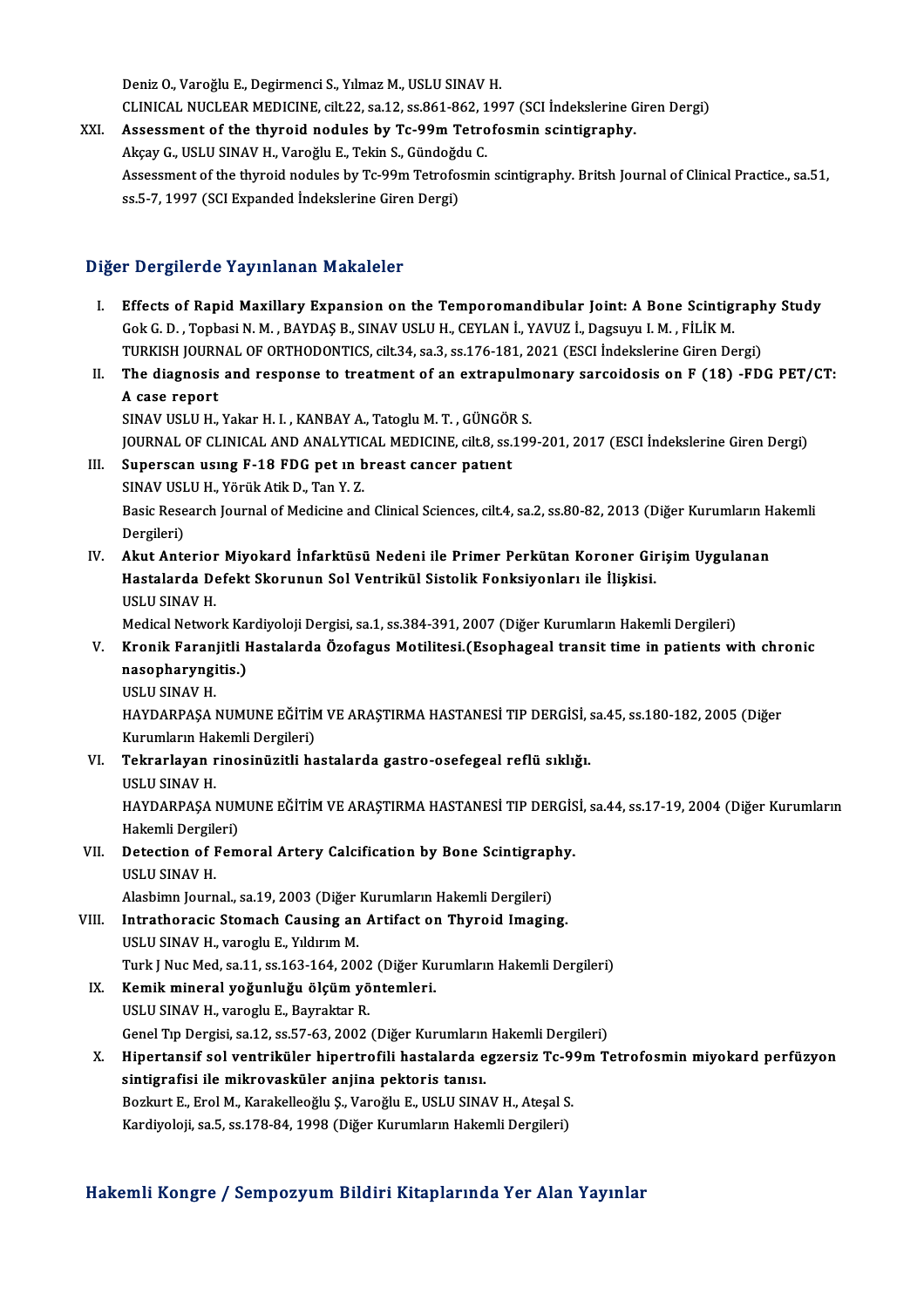- I. F-18 FDG PET/BT de Karaciğerde Saptanan HCC ve Doughnut Sign Paternli Kist Hidatik Birlikteliği. F-18 FDG PET/BT de Karaciğerde Saptanan<br>Tan Y. Z. , Yörük Atik D., Düzgün S., SINAV USLU H.<br>4. BET PT Semnewununu Kenye Türkiye 01 Kasım F-18 FDG PET/BT de Karaciğerde Saptanan HCC ve Dougl<br>Tan Y. Z. , Yörük Atik D., Düzgün S., SINAV USLU H.<br>4. PET-BT Sempozyumu, Konya, Türkiye, 01 Kasım 2011, ss.0-52<br>Peretis Berinde Nen Hodskin Lenfeme. Tan Y. Z. , Yörük Atik D., Düzgün S., SINAV USLU H.<br>4. PET-BT Sempozyumu, Konya, Türkiye, 01 Kasım 2011, ss.0-52<br>II. Parotis Bezinde Non-Hodgkin Lenfoma
- 4. PET-BT Sempozyumu, Konya, Türkiye, 01 Kasım 2011, ss.0-<br>Parotis Bezinde Non-Hodgkin Lenfoma<br>Yörük Atik D., Tan Y. Z. , Düzgün S., SINAV USLU H., Şentürk S.<br>4. PET PT Sempozyumu, Konya, Türkiye, 01 Ekim 2011 Parotis Bezinde Non-Hodgkin Lenfoma<br>Yörük Atik D., Tan Y. Z. , Düzgün S., SINAV USLU H., Şent<br>4. PET-BT Sempozyumu, Konya, Türkiye, 01 Ekim 2011<br>Diagnosis of Coronary Artory Disease by Tl 2011
- Yörük Atik D., Tan Y. Z. , Düzgün S., SINAV USLU H., Şentürk S.<br>1. PET-BT Sempozyumu, Konya, Türkiye, 01 Ekim 2011<br>III. Diagnosis of Coronary Artery Disease by Tl-201 Myocardial Perfusion Spect Imaging in Patients with 4. PET-BT Sempozyumu,<br>Diagnosis of Coronar<br>Cardiac Arrhythmias.<br>USU U SIMAV H. basimab Diagnosis of Coronary Artery Disease l<br>Cardiac Arrhythmias.<br>USLU SINAV H., hacimahmutoğlu S., Birsel T.<br>Annual Congrees of the Euronean Associatio Cardiac Arrhythmias.<br>USLU SINAV H., hacimahmutoğlu S., Birsel T.<br>Annual Congress of the European Association of Nuclear Medicine, Yunanistan, 01 Ekim 2006, cilt.33, sa.2<br>Stress (Rodistribution Thallium, 201, Ssan and ECC,

USLU SINAV H., hacimahmutoğlu S., Birsel T.<br>Annual Congress of the European Association of Nuclear Medicine, Yunanistan, 01 Ekim 2006, cilt.33, sa.2<br>IV. Stress/Redistribution Thallium-201 Scan and ECG-GATED SPECT in the Ev Annual Congr<br>Stress/Redis<br>Sarcoidosis.<br>SINAV USLU L Stress/Redistribution Thallium-201 Scan and ECG-GATE<br>Sarcoidosis.<br>SINAV USLU H., Hacimahmutoglu S., Firat M. F. , Burak., Yardı F.<br>7th International Congress of Nuclear Ongelegy & 19th National

Sarcoidosis.<br>SINAV USLU H., Hacimahmutoglu S., Firat M. F. , Burak ., Yardı F.<br>7th International Congress of Nuclear Oncology & 18th National Congress of the Turkish Society of Nuclear<br>Modisine, Türkiye, 01 Meyrs 2006, sil SINAV USLU H., Hacimahmutoglu S., Firat M. F. , Burak<br>7th International Congress of Nuclear Oncology & 18t<br>Medicine, Türkiye, 01 Mayıs 2006, cilt.15, sa.30, ss.38<br>The Heefylness of Dinyuidemale Thellium 201.5 The International Congress of Nuclear Oncology & 18th National Congress of the Turkish Society of Nuclear<br>Medicine, Türkiye, 01 Mayıs 2006, cilt.15, sa.30, ss.38<br>V. The Usefulness of Dipyridamole Thallium-201 Stress-Rest M

Medicine, Türkiye, 01 Mayıs 2006, cilt.15, sa.30, ss.38<br>The Usefulness of Dipyridamole Thallium-201 Stress-Rest Myocardial Perfusion SPI<br>Coronary Artery Disease in Patients with Left Bundle Branch Block and Chest Pain.<br>SIN The Usefulness of Dipyridamole Thalliu<br>Coronary Artery Disease in Patients with<br>SINAV USLU H., Hacimahmutoglu S., Sayar N.<br>7th International Congress of Nuclear Ongols

Coronary Artery Disease in Patients with Left Bundle Branch Block and Chest Pain.<br>SINAV USLU H., Hacimahmutoglu S., Sayar N.<br>7th International Congress of Nuclear Oncology & 18th National Congress of the Turkish Society of SINAV USLU H., Hacimahmutoglu S., Sayar N.<br>7th International Congress of Nuclear Oncology & 18t<br>Medicine, Türkiye, 01 Mayıs 2006, cilt.15, sa.30, ss.40<br>Te 99m MDB Bone Ssintignanbu in The Evaluati 7th International Congress of Nuclear Oncology & 18th National Congress of the Turkish Society of Nuclear<br>Medicine, Türkiye, 01 Mayıs 2006, cilt.15, sa.30, ss.40<br>VI. Tc-99m MDP Bone Scintigraphy in The Evaluation of The Jo

Medicine, Türkiye, 01 Mayıs 2006, cilt.15, sa.30, ss.40<br>Tc-99m MDP Bone Scintigraphy in The Evaluation of The Joint Damage in Asymptomatic Alpine Ski<br>Racers Racers<br>Varoglu E., Yildirim M., Gursoy R., Seven B., SINAV USLU H., Cogalgil S., Kıyıcı F.<br>Annual Congress of the European Association of Nuclear Medicine, Hollanda, 01 Ağustos 2003, cilt.30, sa.1, ss.768<br>Lung Enithelial P

Varoglu E., Yildirim M., Gursoy R., Seven B., SINAV USLU H., Cogalgil S., Kıyıcı F.

VII. Lung Epithelial Permeability Changes in Patients with Ankylosing Spondylitis. Annual Congress of the European Association of Nuclear Medicine, Hollanda, 01 Ağust<br>Lung Epithelial Permeability Changes in Patients with Ankylosing Spondylitis<br>Varoglu E., Yıldırım M., Ugur M., Seven B., Kaynar H., Yildir Annual Congress of the European Association of Nuclear Medicine, Hollanda, 01 Ağustos 2003, cilt.30, sa.1, ss.0-<br>786 Varoglu E., Yıldırım M., Ugur M., Seven B., Kaynar H., Yildirim ., SINAV USLU H., Akcay F. Annual Congress of the European Association of Nuclear Medicine, Hollanda, 01 Ağustos 2003, cilt.30, sa.1, ss.0-<br>786<br>VIII. Scintigraphic Evaluation of The Effect of Rapid Maxillary Expansion on Craniofacial Structure with<br>

# 786<br>Scintigraphic Evalu<br>99mtc-MDP SPECT.<br>SINAV USLU H-Porde Scintigraphic Evaluation of The Effect of Rapid Maxillary E<br>99mtc-MDP SPECT.<br>SINAV USLU H., Baydaş B., Ak C., Bolukbasi ., Dagsuyu I., Varoglu E.<br>Annual Congress of the European Association of Nuclear Medicine

99mtc-MDP SPECT.<br>SINAV USLU H., Baydaş B., Ak C., Bolukbasi ., Dagsuyu I., Varoglu E.<br>Annual Congress of the European Association of Nuclear Medicine, Hollanda, 01 Ağustos 2003, cilt.30, sa.2, ss.0-SINA<br>Anni<br>764<br>The Annual Congress of the European Association of Nuclear Medicine, Hollanda, 01 Ağustos 2003, cilt.30, sa<br>764<br>IX. The Diagnosis of Endoscopic Redrograde Cholangiopancreatography (ERCP) Induced Acute<br>Representitie Benforming

# 764<br>The Diagnosis of Endoscopic Redrograde Cholangiopancreatography (ER)<br>Pancreatitis Performing Technetium-99m HMPAO Leucocyte Scintigraphy<br>Onuk M.D. Verecku E. Vilduum M. SINAV USUU H. Kenuk, Orejeck E. The Diagnosis of Endoscopic Redrograde Cholangiopancreate<br>Pancreatitis Performing Technetium-99m HMPAO Leucocyte S<br>Onuk M. D. , Varoglu E., Yıldırım M., SINAV USLU H., Koruk., Ozcicek F.<br>Annual Congress of the European Ass

Pancreatitis Performing Technetium-99m HMPAO Leucocyte Scintigraphy<br>Onuk M. D. , Varoglu E., Yıldırım M., SINAV USLU H., Koruk ., Ozcicek F.<br>Annual Congress of the European Association of Nuclear Medicine, Hollanda, 01 Ağu Onuk M. D. , Varoglu E., Yıldırım M., SINAV USLU H., Koruk ., Ozcicek F.<br>Annual Congress of the European Association of Nuclear Medicine, Ho<br>618 Annual Congress of the European Association of Nuclear Medicine, Hollanda, 01 Ağustos 2003, cilt.30, sa.1, ss.0-<br>618<br>X. Evaluation of Nasal Mucociliary Clearance with Tc-99m Macroagregated Albumin Before and After<br>Septel D

## X. Evaluation of Nasal Mucociliary Clearance with Tc-99m Macroagregated Albumin Before and After<br>Septal Deviation Surgery

SINAV USLU H., Uslu C., Varoglu E., Yıldırım M., Demirci ., Seven B.

Septal Deviation Surgery<br>SINAV USLU H., Uslu C., Varoglu E., Yıldırım M., Demirci ., Seven B.<br>Annual Congress of the European Association of Nuclear Medicine, Hollanda, 01 Ağustos 2003, cilt.30, sa.1, ss.96<br>Bone mineral me

SINAV USLU H., Uslu C., Varoglu E., Yıldırım M., I<br>Annual Congress of the European Association of<br>XI. Bone mineral metabolism in fibromyalgia<br>Hogbovoglu H. Yıldırım M. Erdal A. SINAV USL Annual Congress of the European Association of Nuclear Medicine, Hollanda, 01 Ağustos<br>Bone mineral metabolism in fibromyalgia<br>Hacıbeyoglu H., Yıldırım M., Erdal A., SINAV USLU H., Sahin A., Karatay ., Senel ., Varoglu E.<br>A Bone mineral metabolism in fibromyalgia<br>Hacıbeyoglu H., Yıldırım M., Erdal A., SINAV USLU H., Sahin A., Karatay ., Senel ., Varoglu E.<br>Annual Congress of the European Association of Nuclear Medicine, Avusturya, 01 Eylül 20 Hacıbeyoglu H., Yıldırım M., Erdal A., SINAV USLU H., Sahin A., Karatay ., Senel ., Varoglu E.<br>Annual Congress of the European Association of Nuclear Medicine, Avusturya, 01 Eylül 2002, cilt<br>XII. Tc99m-MDP bone spect in th

Annual Congress of the European Association of Nuclear Medicine, Avusturya, 01 Eyl<br>Tc99m-MDP bone spect in the evaluation of the knee in asymptomatic socce<br>Yıldırım M., Gursoy R., SINAV USLU H., Varoglu E., Seven B., Sahin Tc99m-MDP bone spect in the evaluation of the knee in asymptomatic soccer players<br>Yıldırım M., Gursoy R., SINAV USLU H., Varoglu E., Seven B., Sahin A., Cogalgil ., Akar S.<br>Annual Congress of the European Association of Nu Yıldırım M., Gursoy R., SINAV USLU H., Varoglu E., Seven B., Sahin A., Cogalgil ., Akar S.<br>Annual Congress of the European Association of Nuclear Medicine, Avusturya, 01 Eylül 2002, cilt.1, sa.321, ss.510<br>XIII. Scintigraph

# Annual Congress of the European Association of Nuclear Medicine, Avustury<br>Scintigraphic measurement of esophageal transit time in patients v<br>SINAV USLU H., Uslu C., Yıldırım M., AK C., Seven B., Varoglu E., Bayrakdar R.<br>An Scintigraphic measurement of esophageal transit time in patients with idiopatic chronic pharangitis<br>SINAV USLU H., Uslu C., Yıldırım M., AK C., Seven B., Varoglu E., Bayrakdar R.<br>Annual Congress of the European Association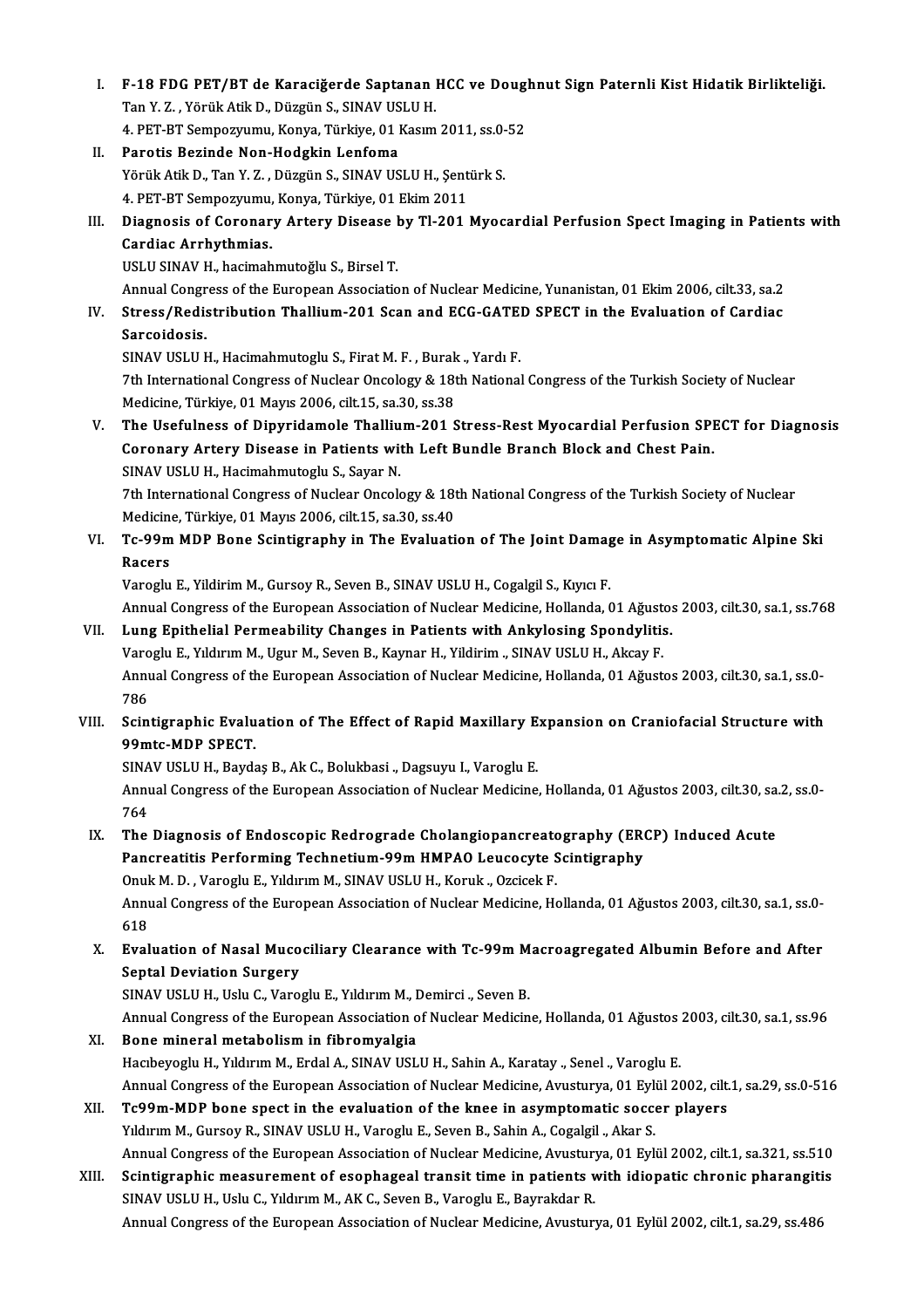XIV. Technetium-99m Methoxyisobutyl Isonitrile Scintigraphy in visualization of suppressed thyroid<br>tissue Techne<br>tissue.<br><sup>Vilduuw</sup> Technetium-99m Methoxyisobutyl Isonitrile Scintigraphy in visu<br>tissue.<br>Yıldırım M., SINAV USLU H., Akçay F., Bayrakdar R., Ünüvar N., Varoğlu E.<br>Annual Congress of the European Association of Nuclear Medicine, İtalya

tissue.<br>Yıldırım M., SINAV USLU H., Akçay F., Bayrakdar R., Ünüvar N., Varoğlu E.<br>Annual Congress of the European Association of Nuclear Medicine, İtalya, 01 Ağustos 2001, sa.1181, ss.0-411<br>Seintigraphia Evaluation of Agut

- Yıldırım M., SINAV USLU H., Akçay F., Bayrakdar R., Ünüvar N., Varoğlu E.<br>Annual Congress of the European Association of Nuclear Medicine, İtalya, 01 Ağustos 2001, sa.1181, ss.0-411<br>XV. Scintigraphic Evaluation of Acute Pa Annual Congress of the European Association of Nuclear Medicine, İtalya, 01 Ağustos 2001<br>Scintigraphic Evaluation of Acute Pancreatitis Patients with 99mTc-HMPAO Labe<br>SINAV USLU H., Balik., Yıldırım M., Bayrakdar ., Hacıbe Scintigraphic Evaluation of Acute Pancreatitis Patients with 99mTc-HMPAO Labelled Leukocytes<br>SINAV USLU H., Balik ., Yıldırım M., Bayrakdar ., Hacıbeyoğlu ., Seven B., Varoglu E., Yılmaz .<br>Annual Congress of the European A SINAV USLU H., Balik ., Yıldırım M., Bayrakdar ., Hacıbeyoğlu ., Seven B., Varoglu E., Yılmaz .<br>Annual Congress of the European Association of Nuclear Medicine, İtalya, 01 Ağustos 2001, sa.1184, ss.<br>XVI. Comparison of Tc99
- Annual Congress of the European Association of Nuclear Medicine, İtalya, 01 Ağustos 2001, sa.<br>Comparison of Tc99m-MIBI and Tl 201 / Tc99m Substraction Scintigraphy in patier<br>Hyperparathyroidism. European Association of Nuc Comparison of Tc99m-MIBI and T1 201 / Tc99m Substraction Scintigraphy in patients with<br>Hyperparathyroidism. European Association of Nuclear Medicine Annual Congress<br>SINAV USLU H., Yıldırım M., Varoglu E., Bayrakdar R., Akç Annual Congress of the European Association of Nuclear Medicine, İtalya, 01 Ağustos 2001, sa.1215, ss.0-543
- XVII. Comparison of 99mTc-DMSA, 99mTc-MAG3 and Ultrasound in Detection Acute Pyelonephritis Sahin A., Yıldırım M., SINAV USLU H., Akyazı H., Ak C., Varoglu E. Comparison of 99mTc-DMSA, 99mTc-MAG3 and Ultrasound in Detection Acute Pyelonephritis<br>Sahin A., Yıldırım M., SINAV USLU H., Akyazı H., Ak C., Varoglu E.<br>Annual Congress of the European Association of Nuclear Medicine, İtal Sahin A., Yıldırım M., SINAV USLU H., Akyazı H., Ak C., Varoglu E.<br>Annual Congress of the European Association of Nuclear Medicine, İtalya, 01 Ağustos 2001, sa.1104, ss<br>XVIII. Tc-99m IGG Scintigraphy in patients w
- Annual Congress of the European Association of Nuclear Medicine, İtalya, 01 Ağustos 2001, sa<br>Tc-99m IGG Scintigraphy in patients with Behcet's Disease with and without active<br>Varoğlu E., Güllülü G., SINAV USLU H., Akyol I. Tc-99m IGG Scintigraphy in patients with Behcet's Disease with and without active uveitis<br>Varoğlu E., Güllülü G., SINAV USLU H., Akyol I., Yıldırım M., Ak C., Demirci M., Odabaşı A., Sarı R.<br>Annual Congress of the European Varoğlu E., Güllülü G., SINAV USLU H., Akyol I., Yıldırım M., Ak C., Demirci M., Odabaşı A., Sarı R.<br>Annual Congress of the European Association of Nuclear Medicine, İtalya, 01 Ağustos 2001, sa<br>XIX. The relationship of
- Annual Congress of the European Association of Nuclear Medicine, İtalya, 01 Ağu:<br>The relationship of pyramidal lobe with thyroid diseases.<br>Yıldırım M., SINAV USLU H., Bayrakdar R., Ak C., Erdoğmuş B., Akçay F., Varoğlu E.<br> The relationship of pyramidal lobe with thyroid diseases.<br>Yıldırım M., SINAV USLU H., Bayrakdar R., Ak C., Erdoğmuş B., Akçay F., Varoğlu E.<br>Annual Congress of the European Association of Nuclear Medicine, İtalya, 01 Ağust Yıldırım M., SINAV USLU H., Bayrakdar R., Ak C<br>Annual Congress of the European Association<br>XX. Piramidal lobun nodüler guatr ile ilişkisi<br>Payrakdar B. Yıldırım M. SINAV USLU H. Vare
- Annual Congress of the European Association of Nuo<br>Piramidal lobun nodüler guatr ile ilişkisi<br>Bayrakdar R., Yıldırım M., SINAV USLU H., Varoğlu E.<br>XIV. Ulusal Nükleer Tın Kongresi Cagianten Türkiye Piramidal lobun nodüler guatr ile ilişkisi<br>Bayrakdar R., Yıldırım M., SINAV USLU H., Varoğlu E.<br>XIV. Ulusal Nükleer Tıp Kongresi, Gaziantep, Türkiye, 01 Mayıs 2001, cilt.10, sa.55, ss.0-93<br>Measurement of gastris emptying a Bayrakdar R., Yıldırım M., SINAV USLU H., Varoğlu E.<br>XIV. Ulusal Nükleer Tıp Kongresi, Gaziantep, Türkiye, 01 Mayıs 2001, cilt.10, sa.55, ss.0-93<br>XXI. Measurement of gastric emptying after gastric bypass surgery in gastric
- XIV. Ulusal Nükleer Tıp Kongresi, Gaziantep, Türkiye, 01<br>Measurement of gastric emptying after gastric by<br>Yıldırım M., Varoğlu E., Balık A., Dalga S., SINAV USLU H.<br>The VII. Asia and Ossania Congress of Nuslear Medisine Measurement of gastric emptying after gastric bypass surgery in gastric cancer<br>Yıldırım M., Varoğlu E., Balık A., Dalga S., SINAV USLU H.<br>The VII. Asia and Oceania Congress of Nuclear Medicine and Biology and The IV. Inter Yıldırım M., Varoğlu E., Balık A., Dalga S., SINAV USLU H. The VII. Asia and Oceania Congress of Nuclear Medicine and Biology and The IV. International Congress of Nu<br>Oncology, Türkiye, 01 Ekim 2000, cilt.9, sa.145<br>XXII. Sintigraphic Spleen/Liver uptake, Eritrocytes and Leucocytes
- Oncology, Türkiye, 01 Ekim 2000, cilt.9, sa.145<br>Sintigraphic Spleen/Liver uptake, Eritrocytes and Leucocyte<br>comparison<br>Sahin A., Demirci M., Kölge S., Yıldırım M., SINAV USLU H., Varoğlu E. Sintigraphic Spleen/Liver uptake, Eritrocytes and Leucocytes count of cronic Hepatitis C and B

The VII. Asia and Oceania Congress of Nuclear Medicine and Biology and The IV. International Congress of Nuclear Oncology,Türkiye,01Ekim2000, cilt.9, sa.154 The VII. Asia and Oceania Congress of Nuclear Medicine and Biology and The I<br>Oncology, Türkiye, 01 Ekim 2000, cilt.9, sa.154<br>XXIII. Tc-99m ECD SPET in scizophrenic patients with visual hallucinations<br>Verschu E. Ardın N. Yı

- Oncology, Türkiye, 01 Ekim 2000, cilt.9, sa.154<br>Tc-99m ECD SPET in scizophrenic patients with vis<br>Varoglu E., Aydın N., Yıldırım M., SINAV USLU H., Aydın M.<br>The VII. Asia and Ossanis Congress of Nuslear Medisine s Tc-99m ECD SPET in scizophrenic patients with visual hallucinations<br>Varoglu E., Aydın N., Yıldırım M., SINAV USLU H., Aydın M.<br>The VII. Asia and Oceania Congress of Nuclear Medicine and Biology and The IV. International Co Varoglu E., Aydın N., Yıldırım M., SINAV USLU H<br>The VII. Asia and Oceania Congress of Nuclear<br>Oncology, Türkiye, 01 Ekim 2000, cilt.9, sa.123<br>Te 99m MIBI SBEGT in the svaluation of h The VII. Asia and Oceania Congress of Nuclear Medicine and Biology and The IV. International Congre<br>Oncology, Türkiye, 01 Ekim 2000, cilt.9, sa.123<br>XXIV. Tc-99m MIBI SPECT in the evaluation of brain tumors and their respon
- Oncology, Türkiye, 01 Ekim 2000, cilt.9, sa.123<br>Tc-99m MIBI SPECT in the evaluation of brain tumors and their respo<br>Yıldırım M., Varoglu E., Koç M., SINAV USLU H., Şahin A., Doğan H., Erdoğmuş B.<br>The VII. Asia and Oseania Tc-99m MIBI SPECT in the evaluation of brain tumors and their respons to radiotherapy.<br>Yıldırım M., Varoglu E., Koç M., SINAV USLU H., Şahin A., Doğan H., Erdoğmuş B.<br>The VII. Asia and Oceania Congress of Nuclear Medicine Yıldırım M., Varoglu E., Koç M., SINAV USLU H.,<br>The VII. Asia and Oceania Congress of Nuclear<br>Oncology, Türkiye, 01 Ekim 2000, cilt.9, sa.104<br>Comparison of Ts.99m MAC3 and Ts.99m The VII. Asia and Oceania Congress of Nuclear Medicine and Biology and The IV. International Congress of<br>Oncology, Türkiye, 01 Ekim 2000, cilt.9, sa.104<br>XXV. Comparison of Tc-99m MAG3 and Tc-99m DMSA SPECT in the detection

## Oncology, Türkiy<br>Comparison of<br>abnormalities.<br>Sabin A. Büyüka Comparison of Tc-99m MAG3 and Tc-99m DMSA SPECT in the de<br>abnormalities.<br>Sahin A., Büyükavcı M., Demirci M., Varoğlu E., SINAV USLU H., Yıldırım M.<br>Annual Congress of the Euronean Assosiation of Nuclear Medicine, Erans abnormalities.<br>Sahin A., Büyükavcı M., Demirci M., Varoğlu E., SINAV USLU H., Yıldırım M.<br>Annual Congress of the European Association of Nuclear Medicine, Fransa, 01 Eylül 2000, cilt.27, sa.1093, ss.0-331<br>Sematestatin nese

- Sahin A., Büyükavcı M., Demirci M., Varoğlu E., SINAV USLU H., Yıldırım M.<br>Annual Congress of the European Association of Nuclear Medicine, Fransa, 01 Eylül 2000,<br>XXVI. Somatostatin receptors in patients with hyperthyroidi Annual Congress of the European Association of Nuclear Medicine, Fransa, 01 Eylül 2000,<br>Somatostatin receptors in patients with hyperthyroidism<br>Yıldırım M., Varoglu E., Ünüvar N., Çapoğlu İ., Akçay F., SINAV USLU H., Şahin Annual Congress of the European Association of Nuclear Medicine, Fransa, 01 Eylül 2000, cilt.27, sa.1067, ss.0-227 Yıldırım M., Varoglu E., Ünüvar N., Çapoğlu İ., Akçay F., SINAV USLU H., Şahin A., Demirci M.<br>Annual Congress of the European Association of Nuclear Medicine, Fransa, 01 Eylül 2000, cilt.27, sa<br>XXVII. Tc-99m HMPAO labeled
- Annual Congress of the European Association of Nuclear Medicine,<br>Tc-99m HMPAO labeled leukocytes scintigraphy in the diag<br>Yıldırım M., Varoglu E., Uslu C., Karaşen R., SINAV USLU H., Şahin A.<br>Annual Congress of the Europea Yıldırım M., Varoglu E., Uslu C., Karaşen R., SINAV USLU H., Şahin A.<br>Annual Congress of the European Association of Nuclear Medicine, Fransa, 01 Eylül 2000, cilt.27, sa.1088, ss.0-311
- XXVIII. Cerebral blood flow changes in patient with neuro-otologic symptoms.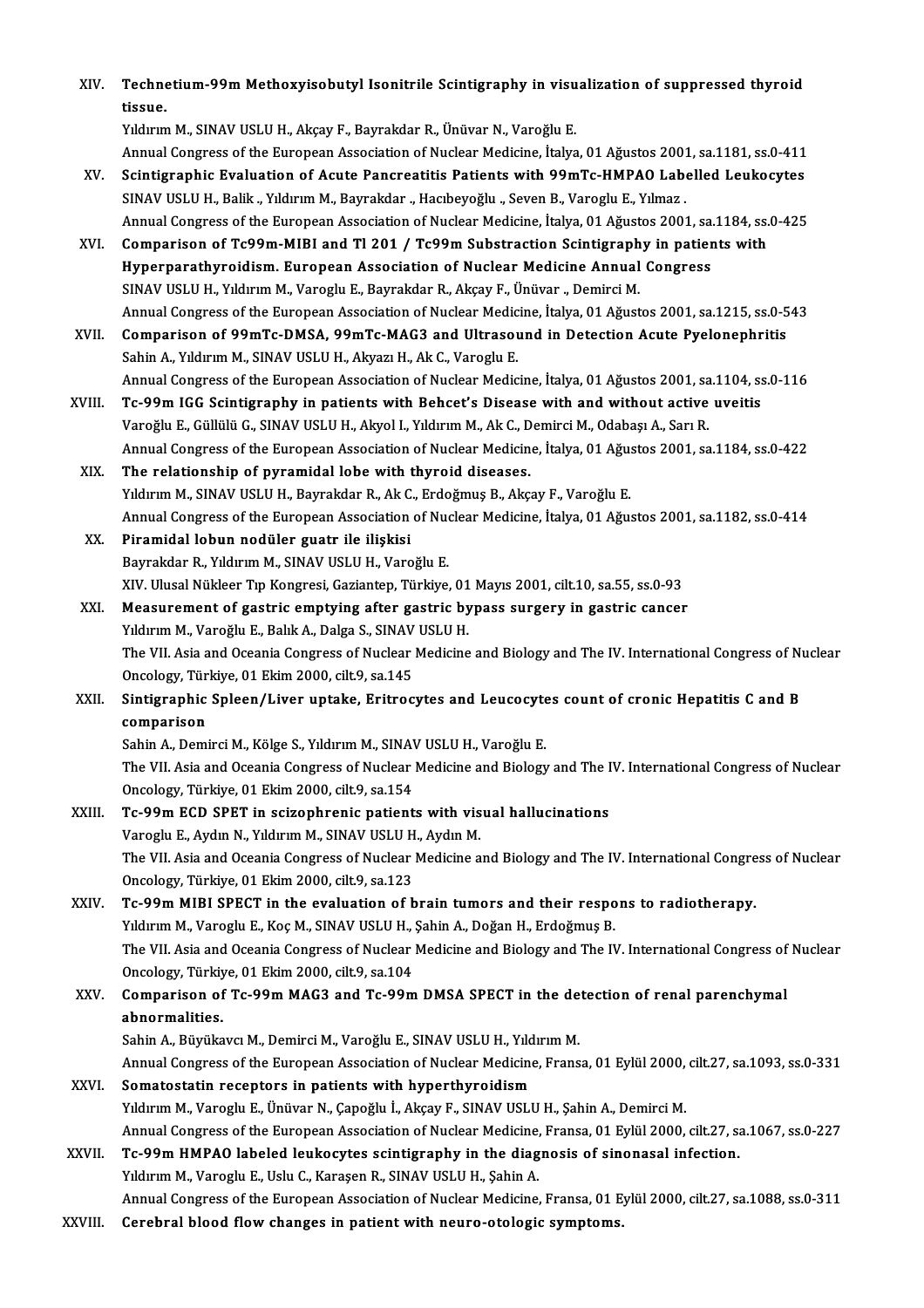Varoglu E., Yıldırım M., Altaş E., Deniz O., SINAV USLU H., Sahin A.<br>Annual Congress of the European Association of Nuglean Medicin

|              | Varoglu E., Yıldırım M., Altaş E., Deniz O., SINAV USLU H., Sahin A.                                               |
|--------------|--------------------------------------------------------------------------------------------------------------------|
|              | Annual Congress of the European Association of Nuclear Medicine, Fransa, 01 Eylül 2000, cilt.27, sa.1115, ss.0-418 |
| XXIX.        | The diagnosis of microvascular angina using Tc-99m Tetrofosmin myocardial perfusion scintigraphy                   |
|              | in patients with hypertensive left ventricular hypertrophy                                                         |
|              | SINAV USLU H., Varoglu E., Bozkurt E., Erol K., Karakelleoglu S., Yıldırım M.                                      |
|              | Annual Congress of the European Association of Nuclear Medicine, Fransa, 01 Eylül 2000, cilt.27, sa.1052, ss.0-168 |
| XXX.         | Scintigraphic spleen/liver uptake ratio, erythrocytes, and leukocytes counts of hepatitis C and B                  |
|              | comparison                                                                                                         |
|              | Sahin A., Demirci M., Kolgelier S., Yıldırım M., SINAV USLU H., Varoğlu E.                                         |
|              | Annual Congress of the European Association of Nuclear Medicine, Fransa, 01 Eylül 2000, cilt.27, sa.1077, ss.0-265 |
| XXXI.        | The effect of cisapride on gastric emptying in patients with gastro-osephageal reflux                              |
|              | Yıldırım M., Varoglu E., Onuk M. D., SINAV USLU H., Koruk M., Şahin A.                                             |
|              | Annual Congress of the European Association of Nuclear Medicine, Fransa, 01 Eylül 2000, cilt.27, sa.1076, ss.0-263 |
| XXXII.       | Assessment of tinnitus with Tc-99m HMPAO brain SPECT.                                                              |
|              | SINAV USLU H., Varoglu E., Altaş E., Yıldırım M., Doğan H., Erdoğmuş B.                                            |
|              | The First Egyptian International Nuclear Medicine Meeting, Mısır, 01 Şubat 2000, ss.1                              |
| XXXIII.      | Evaluation of Eustachian tube function with ventilation scintigraphy by using Xe-133 gas                           |
|              | Varoglu E., Yıldırım M., Karaşen R., SINAV USLU H., Eryılmaz K.                                                    |
|              | Annual Congress of the European Association of Nuclear Medicine, İspanya, 01 Ekim 1999, cilt.26, sa.1169, ss.0-    |
|              | 465                                                                                                                |
| XXXIV.       | Tc-99m immunoglobulin G scintigraphy in the diagnosis of sinonasal infection. Congress of the                      |
|              | <b>European Association of Nuclear Medicine</b>                                                                    |
|              | Yıldırım M., Varoglu E., Karaşen R., SINAV USLU H., Eryılmaz K.                                                    |
|              | Annual Congress of the European Association of Nuclear Medicine, İspanya, 01 Ekim 1999, cilt.26, sa.1113, ss.0-    |
|              | 243                                                                                                                |
| <b>XXXV</b>  | The effect of helicobacter pylori eradication on gastric emptying in patients with duodenal ulcer                  |
|              | SINAV USLU H., Varoglu E., Onuk M. D., Yıldırım M., Koruk M.                                                       |
|              | Annual Congress of the European Association of Nuclear Medicine, İspanya, 01 Ekim 1999, cilt.26, sa.1101, ss.0-    |
|              | 194                                                                                                                |
| <b>XXXVI</b> | Akciğer tüberkülozunun gösterilmesinde Tc99m (v) DMSA sintigrafisi                                                 |
|              | SINAV USLU H., Yıldırım M., Varoğlu E., Görgüner M., Görgüner İ., Karagölge A.                                     |
|              | XIII. Ulusal Nükleer Tıp Kongresi, Kayseri, Türkiye, 01 Mart 1999, cilt.8, sa.32, ss.0-29                          |
| XXXVII.      | Cerebral blood flow changes in obsessive compulsive disorder and their relationship with clinical                  |
|              | measures.                                                                                                          |
|              | Coşkun İ., Varoğlu E., Yıldırım M., Çayköylü A., SINAV USLU H.                                                     |
|              | AnJoint Congress of the European Association of Nuclear Medicine and the World Federation of Nuclear Medicine      |
|              | and Biology, Almanya, 01 Eylül 1998, cilt.25, sa.1078, ss.0-379                                                    |
| XXXVIII.     | Tc-99m Tetrofosmin scintigraphy in the differentiation of malign from benign thyroid nodules.                      |
|              | Varoglu E., Akçay G., SINAV USLU H., Gündoğdu C.                                                                   |
|              | European Association of Nuclear Medicine Congress, Almanya, 01 Eylül 1996, cilt.23, sa.1210                        |
| <b>XXXIX</b> | Romatoid Artritli hastalarda eklem tutulumlarının kemik, nanokolloid ve immunoglobulin G                           |
|              | sintigrafileri ile değerlendirilmesi                                                                               |
|              | Yıldırım M., Varoğlu E., Şenel K., Akın Y., SINAV USLU H., Sahin A., Töre G.                                       |
|              | II. International Congress of Nuclear Oncology and X. Annual Meeting of Turkish Society of Nuclear Medicine,       |
|              | Mersin, Türkiye, 01 Mayıs 1996, cilt 5, sa 104                                                                     |
| XL.          | Koroner arter hastalıklarının tanısında dobutamin stress radyonüklid ventrikülografinin yeri                       |
|              | Sahin A., Varoğlu E., Altaş E., Yıldırım M., SINAV USLU H., Akın Y., Töre G.                                       |
|              | II. International Congress of Nuclear Oncology and X. Annual Meeting of Turkish Society of Nuclear Medicine,       |
|              | İstanbul, Türkiye, 01 Mayıs 1996, cilt.5, sa.123, ss.57                                                            |
| XLI.         | Behçet ve Behçet dışı oküler enflamasyonun Tc-99m IgG sintigrafisi ile değerlendirilmesi                           |
|              | SINAV USLU H., Varoğlu E., Çolak A., Baysal O., Şahin A., Yıldırım M., Akın Y., Töre G.                            |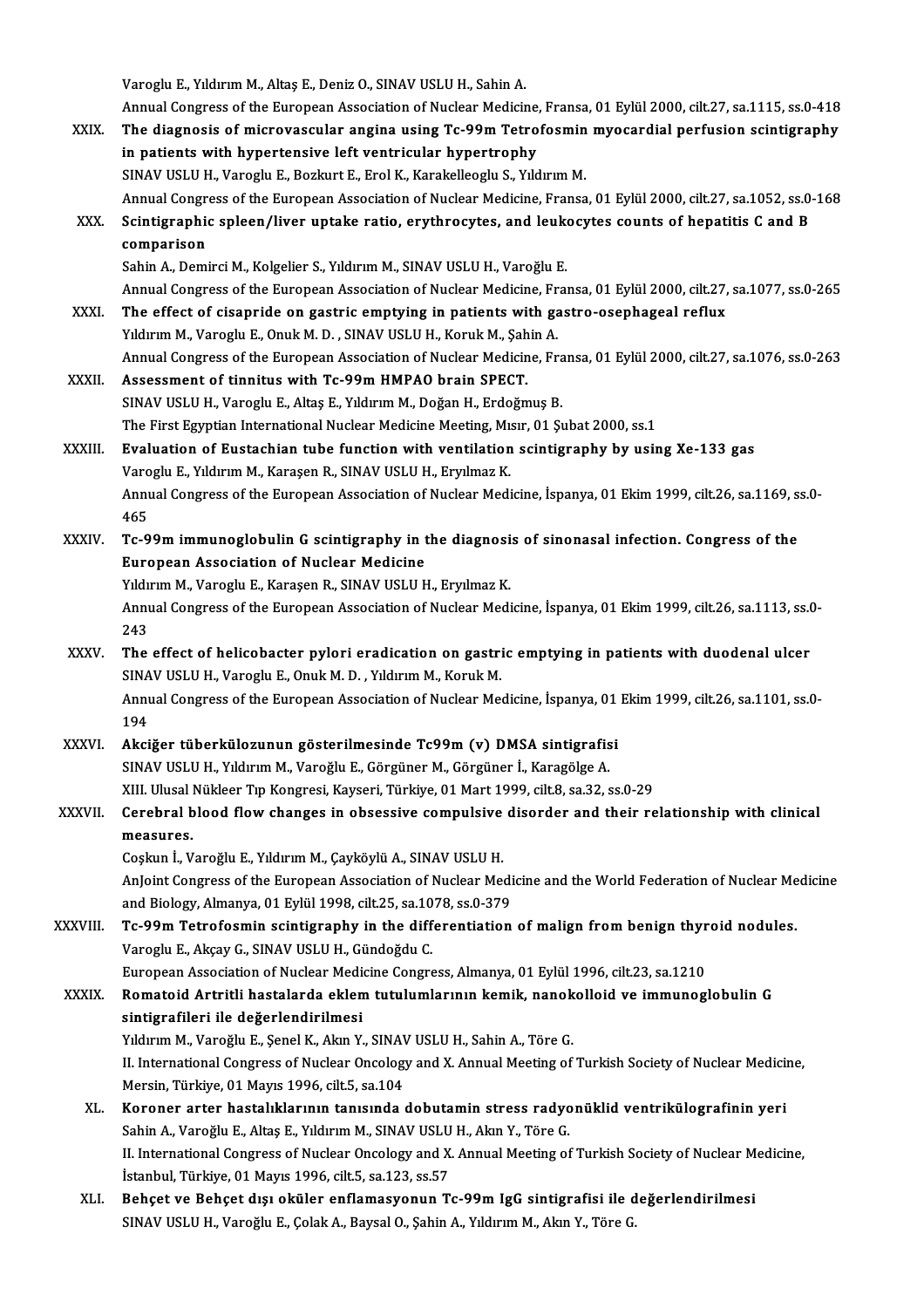II. International Congress of Nuclear Oncology and X. Annual Meeting of Turkish Society of Nuclear Medicine,<br>Istanbul, Türkiye, 01 Mayıs 1996, silt E. 32 2 865. II. International Congress of Nuclear Oncology and<br>İstanbul, Türkiye, 01 Mayıs 1996, cilt.5, sa.2, ss.65<br>Senebuel infonkte beğlı eferi gelişmiş bestele II. International Congress of Nuclear Oncology and X. Annual Meeting of Turkish Society<br>İstanbul, Türkiye, 01 Mayıs 1996, cilt.5, sa.2, ss.65<br>XLII. Serebral infarkta bağlı afazi gelişmiş hastalarda Tc-99m HMPAO beyin SPECT

İstanbul, Türkiye, 01 Mayıs 1996, cilt.5, sa.2, ss.65<br>Serebral infarkta bağlı afazi gelişmiş hastalarda Tc-99m HMPAO beyin SPECT<br>Deniz O., Değirmenci S., Varoğlu E., SINAV USLU H., Tanı V., Yılmaz M. Ulusal Nükleer Tıp Kongresi, Ankara, Türkiye, 01 Mayıs 1996, sa.6, ss.71

#### Bilimsel Dergilerdeki Faaliyetler

Medical Science and Discovery, Değerlendirme Kurul Üyesi, 2013 - Devam Ediyor Türkiye Klinikleri, Danışma Kurul Üyesi, 2012 - Devam Ediyor

# rurkiye Kiinikieri, Danişma Kurul Oyesi, 2012 - Devam Ediy<br>Bilimsel Kuruluşlardaki Üyelikler / Görevler Bilimsel Kuruluşlardaki Üyelikler / Görevle<br>Türkiye Nükleer Tıp Derneği, Üye, 1995 - Devam Ediyor

# Türkiye Nükleer Tıp Derneği, Üye, 1995 - Devam Ediyor<br>Kongre ve Sempozyum Katılımı Faaliyetleri

K<mark>ongre ve Sempozyum Katılımı Faaliyetleri</mark><br>Korelatif Görüntüleme Sempozyumu-Toraks ve Akciğer Maliğniteleri, Katılımcı, Ankara, Türkiye, 2012<br>4. PET/PT semporuumu Katılımcı Konya Türkiye, 2011 1.<br>1. Korelatif Görüntüleme Sempozyumu-Toraks ve Akciğer<br>4. PET/BT sempozyumu, Katılımcı, Konya, Türkiye, 2011<br>Tiroid Kanseri Tanı ve Tedevi Sempozyumu, Katılımcı, An Korelatif Görüntüleme Sempozyumu-Toraks ve Akciğer Maliğniteleri, Katılımc<br>4. PET/BT sempozyumu, Katılımcı, Konya, Türkiye, 2011<br>Tiroid Kanseri Tanı ve Tedavi Sempozyumu, Katılımcı, Ankara, Türkiye, 2011<br>22 Ulusal Nükleer 4. PET/BT sempozyumu, Katılımcı, Konya, Türkiye, 2011<br>Tiroid Kanseri Tanı ve Tedavi Sempozyumu, Katılımcı, Ankara, Türkiye, 2011 Tiroid Kanseri Tanı ve Tedavi Sempozyumu, Katılımcı, Ankara, Türkiye, 2011<br>23.Ulusal Nükleer Tıp Kongresi, Katılımcı, İzmir, Türkiye, 2011<br>Kanserde Yeni Görüntüleme ve Tedavi Yöntemleri Toplantısı, Katılımcı, Ankara, Türki 23.Ulusal Nükleer Tıp Kongresi, Katılımcı, İzmir, Türkiye, 2011<br>Kanserde Yeni Görüntüleme ve Tedavi Yöntemleri Toplantısı, I<br>PET/BT sempozyumu, Katılımcı, Erzurum, Türkiye, 2009 Kanserde Yeni Görüntüleme ve Tedavi Yöntemleri Toplantısı, Katılımcı, Ankara, Türkiye<br>PET/BT sempozyumu, Katılımcı, Erzurum, Türkiye, 2009<br>Siyami Ersek Hastanesi Bilimsel Günleri III, Davetli Konuşmacı, İstanbul, Türkiye, Siyami Ersek Hastanesi Bilimsel Günleri III, Davetli Konuşmacı, İstanbul, Türkiye, 2009<br>III Siyami Ersek Hastanesi Bilimsel Günleri, Katılımcı, İstanbul, Türkiye, 2009 Siyami Ersek Hastanesi Bilimsel Günleri III, Davetli Konuşmacı, İstanbul, Türkiye, 2009<br>III Siyami Ersek Hastanesi Bilimsel Günleri, Katılımcı, İstanbul, Türkiye, 2009<br>8th International Nuclear Oncology congres& 20. Ulusal III Siyami Ersek Hastanesi Bilimsel Günleri, Katılımcı, İstanbul, Ti<br>8th International Nuclear Oncology congres& 20. Ulusal Nükleer<br>19.Ulusal Nükleer Tıp Kongresi, Katılımcı, Adana, Türkiye, 2007<br>European School of Nuclear 8th International Nuclear Oncology congres& 20. Ulusal Nükleer Tıp Kongresi, Katılım<br>19.Ulusal Nükleer Tıp Kongresi, Katılımcı, Adana, Türkiye, 2007<br>European School of Nuclear Medicine-34th Seminar, Katılımcı, Antalya, Tür 19.Ulusal Nükleer Tıp Kongresi, Katılımcı, Adana, Türkiye, 2007<br>European School of Nuclear Medicine-34th Seminar, Katılımcı, Antalya, Türkiye, 2006<br>7th International Nuclear Oncology congres& 18th National Congress of the European School of Nuclear Med<br>7th International Nuclear Oncolo<br>Katılımcı, Antalya, Türkiye, 2006<br><sup>7th</sup> International Nuclear Oncolo 7th International Nuclear Oncology congres& 18th National Congress of the Turkish Society of Nuclear Medicine,<br>Katılımcı, Antalya, Türkiye, 2006<br>7th International Nuclear Oncology congres& 18th National Congress of the Tur Katılımcı, Antalya, Türkiye, 2006<br>7th International Nuclear Oncology congres& 18th National Congress of the Tu<br>kan Örneklemesiyle GFR Hesaplaması Kursu, Katılımcı, Antalya, Türkiye, 2006<br>18th Annual Congress of the Euronea 7th International Nuclear Oncology congres& 18th National Congress of the Turkish Society of Nuclear Medicine- Çi<br>kan Örneklemesiyle GFR Hesaplaması Kursu, Katılımcı, Antalya, Türkiye, 2006<br>18th Annual Congress of the Euro kan Örneklemesiyle GFR Hesaplaması Kursu, Katılımcı, Antalya, ".<br>18th Annual Congress of the European association of Nuclear M<br>Nükleer Tıp PET Sempozyumu, Katılımcı, Ankara, Türkiye, 2005<br>Nükleer Kardioleji: İleri Klinik U 18th Annual Congress of the European association of Nuclear Medicine-EANM'05, K<br>Nükleer Tıp PET Sempozyumu, Katılımcı, Ankara, Türkiye, 2005<br>Nükleer Kardioloji: İleri Klinik Uygulamalar Kursu, Katılımcı, Ankara, Türkiye, 2 Nükleer Tıp PET Sempozyumu, Katılımcı, Ankara, Türkiye, 2005<br>Nükleer Kardioloji: İleri Klinik Uygulamalar Kursu, Katılımcı, Ankara, Türkiye, 2004<br>Nükleer Kardioloji: İTemel kavramlar ve Klinik Uygulamalar Kursu, Katılımcı, Nükleer Kardioloji: İleri Klinik Uygulamalar Kursu, Katılımcı, Ankar<br>Nükleer Kardioloji: İTemel kavramlar ve Klinik Uygulamalar Kursu,<br>XVI. Ulusal Nükleer Tıp Kongresi, Katılımcı, Samsun, Türkiye, 2003<br>XVI. Ulusal Nükleer Nükleer Kardioloji: İTemel kavramlar ve Klinik Uygulamalar Kursu, Katılımcı, Ankara, Türkiye, 2003<br>XVI. Ulusal Nükleer Tıp Kongresi- D.E.X.A Uygulamaları ve Osteoporoz Kursu, Katılımcı, Samsun, Türkiye, 2003<br>XVI. Ulusal Nü XVI. Ulusal Nükleer Tıp Kongresi, Katılımcı, Samsun, Türkiye, 2003<br>XVI. Ulusal Nükleer Tıp Kongresi- D.E.X.A Uygulamaları ve Osteoporoz Kursu, Katılımcı, Sams<br>XVI. Ulusal Nükleer Tıp Kongresi- Beyin Perfüzyon SPECT, Katılı XVI. Ulusal Nükleer Tıp Kongresi- D.E.X.A Uygulamaları ve Osteoporoz Kursu, Katılımcı, Samsun, Türkiye, 2003<br>XVI. Ulusal Nükleer Tıp Kongresi- Beyin Perfüzyon SPECT, Katılımcı, Samsun, Türkiye, 2003<br>XVI. Ulusal Nükleer Tıp XVI. Ulusal Nükleer Tıp Kongresi- Beyin Perfüzyon SPECT, Katılımcı, Samsun, Türkiye, 2003<br>XVI. Ulusal Nükleer Tıp Kongresi- Onkoloji Olgularında Klinik Problem Çözme, Katılımcı, Samsun, Türkiye, 2003<br>15th Annual Congress o XVI. Ulusal Nükleer Tıp Kongresi- Onkoloji Olgularında Klinik Problem Çözme, Katılımcı, Samsun, Türkiye, <mark>:</mark><br>15th Annual Congress of the European association of Nuclear Medicine-EANM'02, Katılımcı, Vienna, Avust<br>Atatürk Ün 15th Annual Congress of the European association of Nuclear Medici<br>Atatürk Üniversitesi Tıp fakültesi Tıp Eğitiminde Değişim Sempozyum<br>XIV. Ulusal Nükleer Tıp Kongresi, Katılımcı, Gaziantep, Türkiye, 2001<br>The VII th Asia a Atatürk Üniversitesi Tıp fakültesi Tıp Eğitiminde Değişim Sempozyumu, Katılımcı, Erzurum, Türkiye, 2002<br>XIV. Ulusal Nükleer Tıp Kongresi, Katılımcı, Gaziantep, Türkiye, 2001<br>The VII th Asia and Oceania Congress of Nuclear XIV. Ulusal Nükleer Tıp Kongresi, Katılımcı, (<br>The VII th Asia and Oceania Congress of Nu<br>Oncology, Katılımcı, Istanbul, Türkiye, 2000<br>European Sabaal of Nuslaar Madigina 15th The VII th Asia and Oceania Congress of Nuclear Medicine and Biology& The IV th International Congress of Nuclear<br>Oncology, Katılımcı, Istanbul, Türkiye, 2000<br>European School of Nuclear Medicine-15th Seminar of European Sc Oncology, Katılımcı, Istanbul, Türkiye, 2000<br>European School of Nuclear Medicine-15th Seminar of European School of Nuclea<br>2000<br>European Association of Nuclear Medicine Congress, Katılımcı, Paris, Fransa, 2000 European School of Nuclear Medicine-15th Seminar of European School of Nuclear Medicine, Katılımcı, Istanbul, Türkiye,